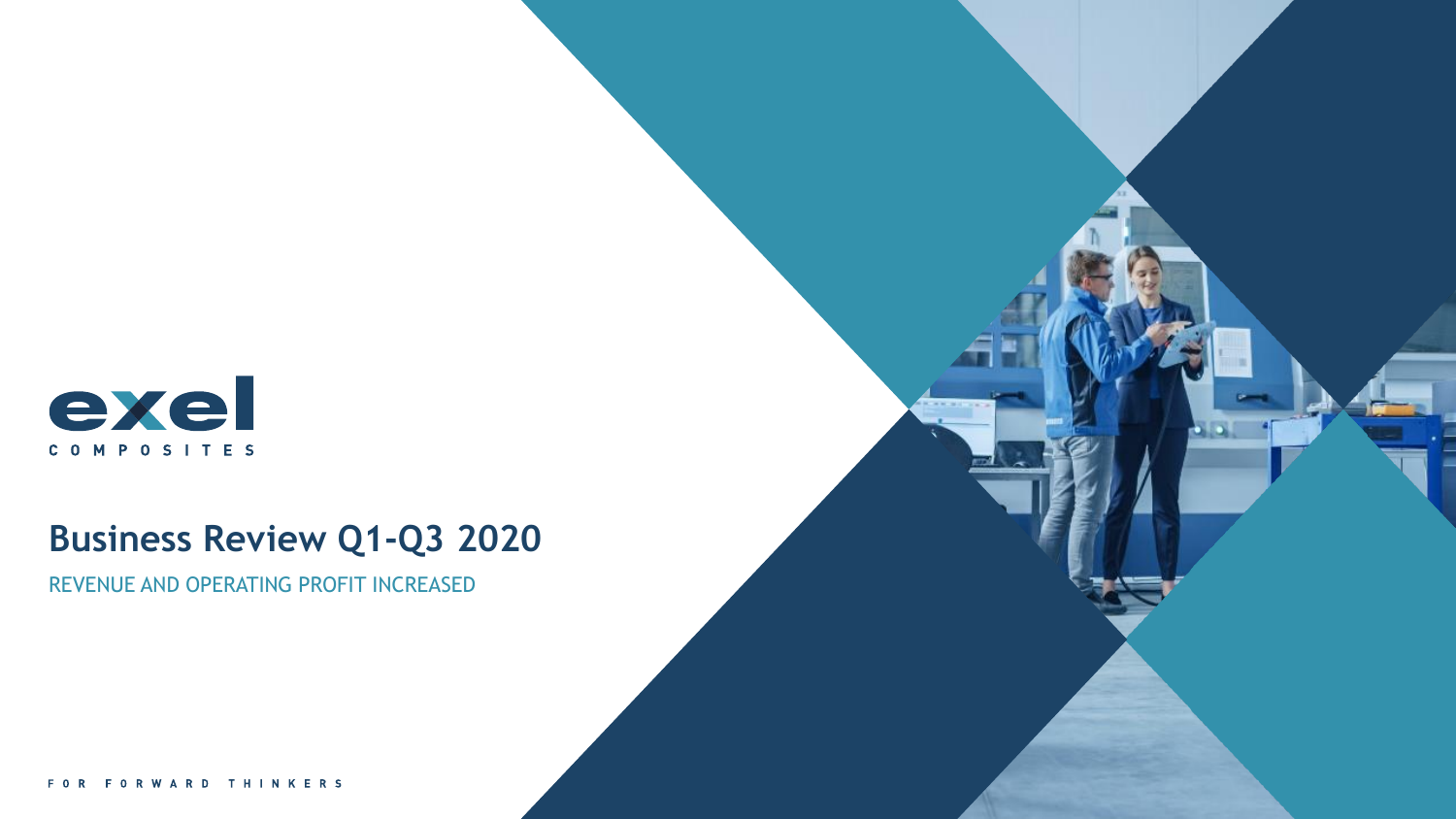## **Exel Composites in brief**

#### In 2020 we celebrate Exel's  $60<sup>th</sup>$  anniversary

**At Exel Composites, we use over 60 years' experience to solve challenges and help customers save resources.** 

Our forward-thinking composite solutions made with continuous manufacturing technologies serve customers in a wide range of industries around the world.

You can find our products used in applications from wind power and transportation to building and infrastructure.

Our collaborative approach and global footprint set us apart from our competition.

We use our expertise to help customers reduce weight, improve performance and energy efficiency and decrease total lifetime costs.

We want to be the first choice for sustainable composite solutions globally.

#### **Company values**











**EUR 103.8 million (96.6)** REVENUE Full year 2019 (2018)

**EUR 7.2 million (5.0)** ADJUSTED OPERATING PROFIT Full year 2019 (2018)

**648 (675) EMPLOYEES** End of 2019 (2018 Manufacturing in 6 countries Customers in over 50 countries



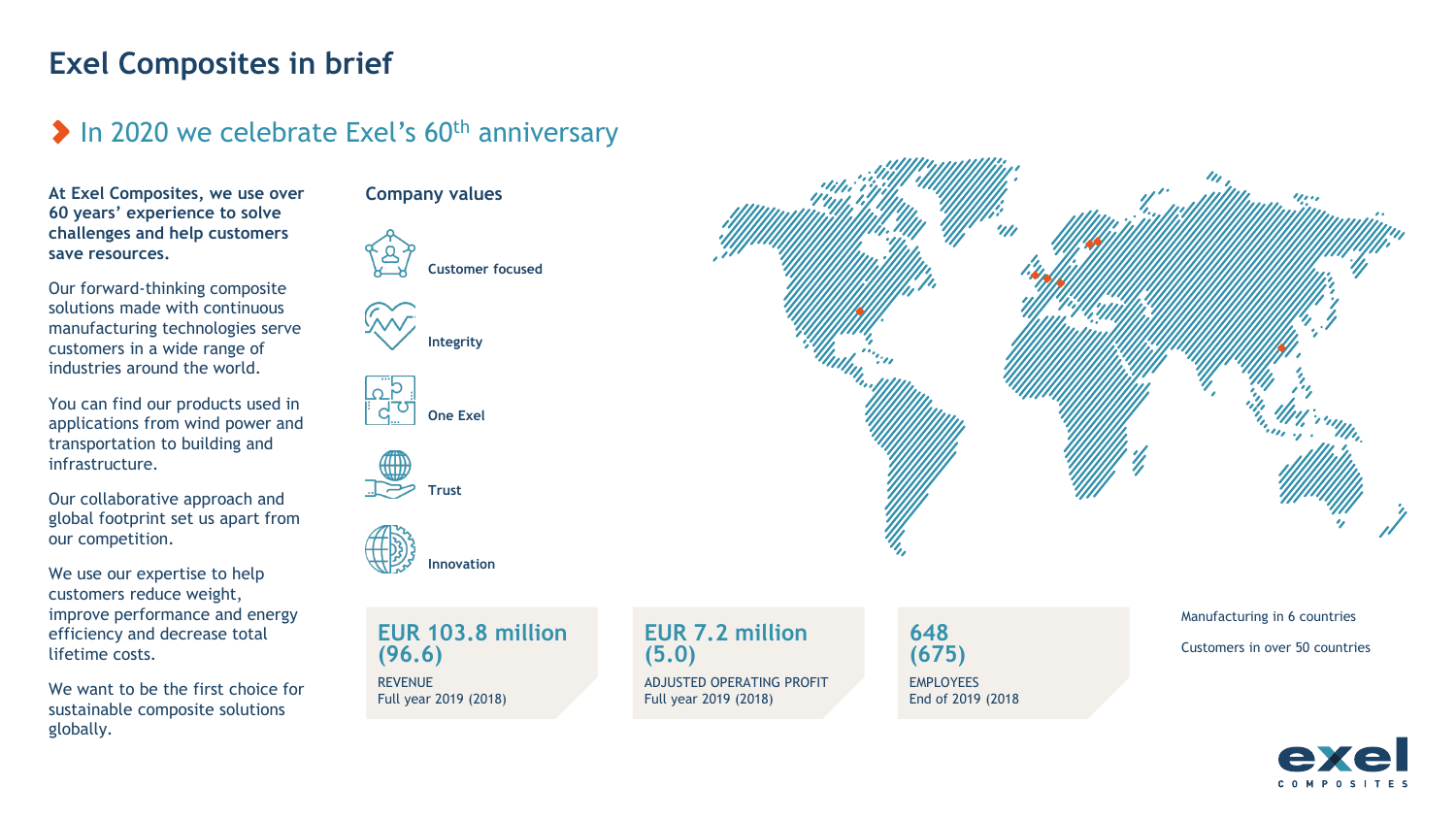## **Q3 2020 highlights**



Underlying demand has slightly improved despite continued Covid-19 related cautiousness.

Order intake below last year mainly due to a partial cancellation of a large order in the United States, that was booked in the first quarter of 2020.



Increase driven by Wind power and Defense customer industries and Asia-Pacific region.

Buildings and infrastructure as well as the Transportation declined mainly due to Covid-19 related lower demand mostly in Europe.



#### **Order intake Revenue Revenue Revenue** *Operating profit*

Operating profit increased compared to last year.

Uneven distribution of revenues across business units together with effects of the Covid-19 pandemic impaired production efficiency and profitability, especially in the business unit in the United States.

 $\blacktriangleright$ Impact of the Covid-19 pandemic on Exel Composites' operations was limited, all our factories operated close to normal within the limits of the implemented safety measures.

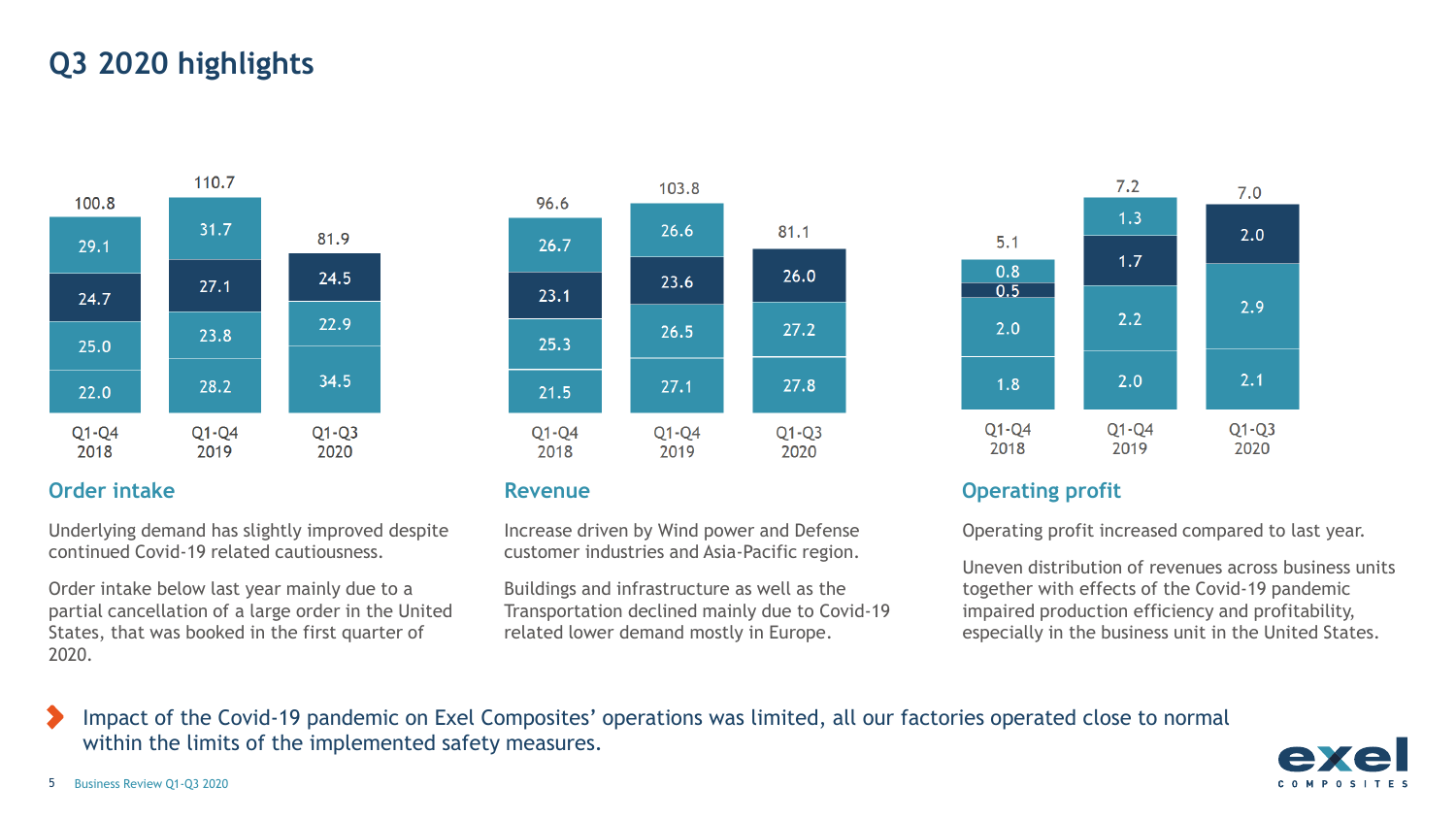## **Continued Covid-19 related cautiousness, underlying demand improved slightly**



-Order backlog, EUR million, end of period



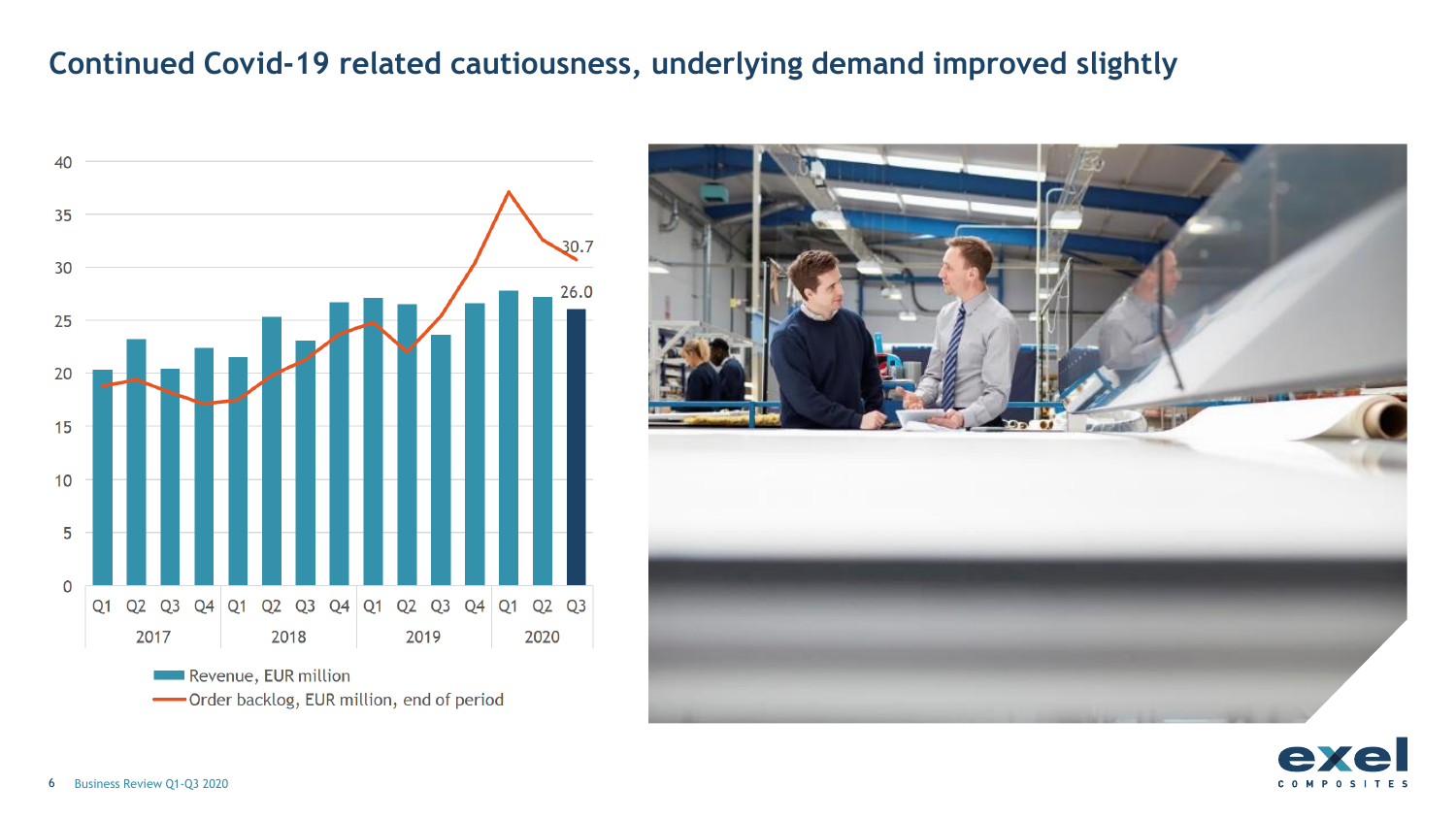## **Revenue increased in Q3 2020 driven by Wind power and Defense customer industries**

#### **Revenue by customer industry, EUR million**

#### **Revenue share by customer industry, %**







Buildings and infrastructure



other industries



electrical Equipment and **Defense Consumersion Defense Consumersion Defense** 





Wind power Machinery and Transportation Defense Telecommunications

**ALC N** 

**TELEVISION** 

. . . .



7 Business Review Q1-Q3 2020

l.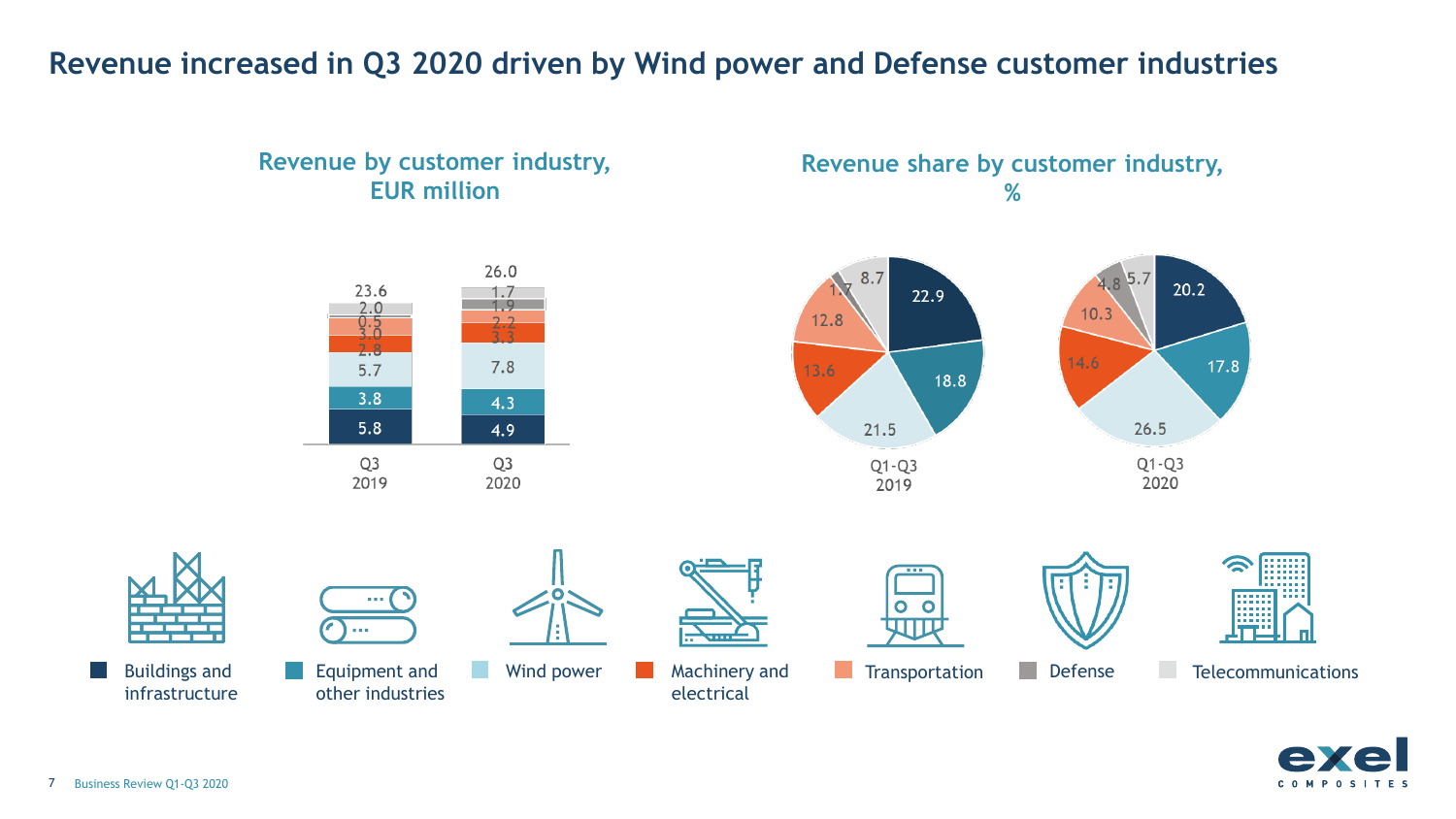## **In Q3 2020, revenue grew especially in the Asia-Pacific region**



\* Revenue by customer location, not by the location of the manufacturing Exel Composites business unit.

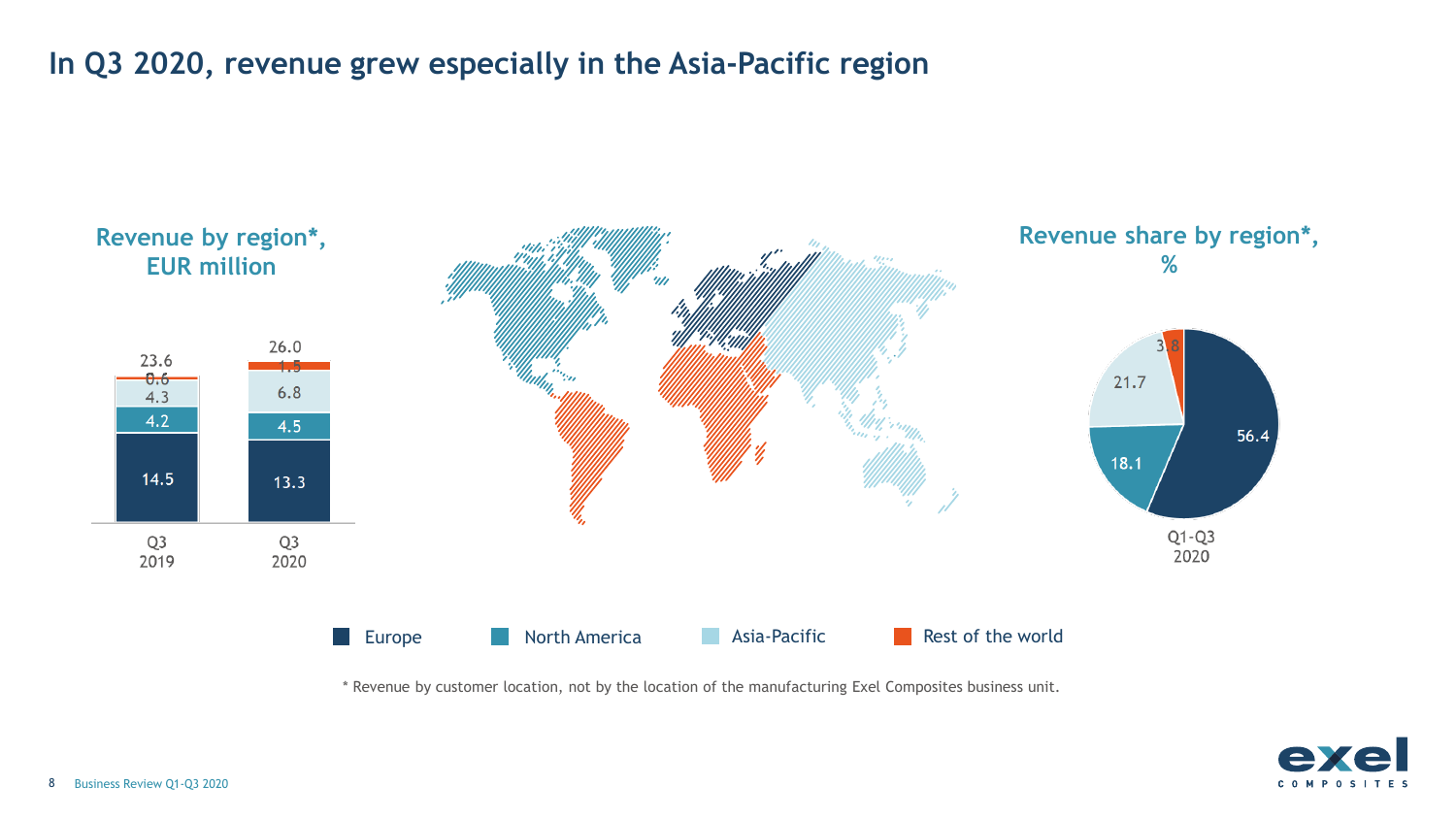## **Operating profit increased to EUR 2.0 million in Q3 2020 compared to previous year**



- Adjusted operating profit was EUR 2.0 million in Q3 2020
- Uneven distribution of revenues across business units together with effects of the Covid-19 pandemic impaired production efficiency, especially in the business unit in the United States.

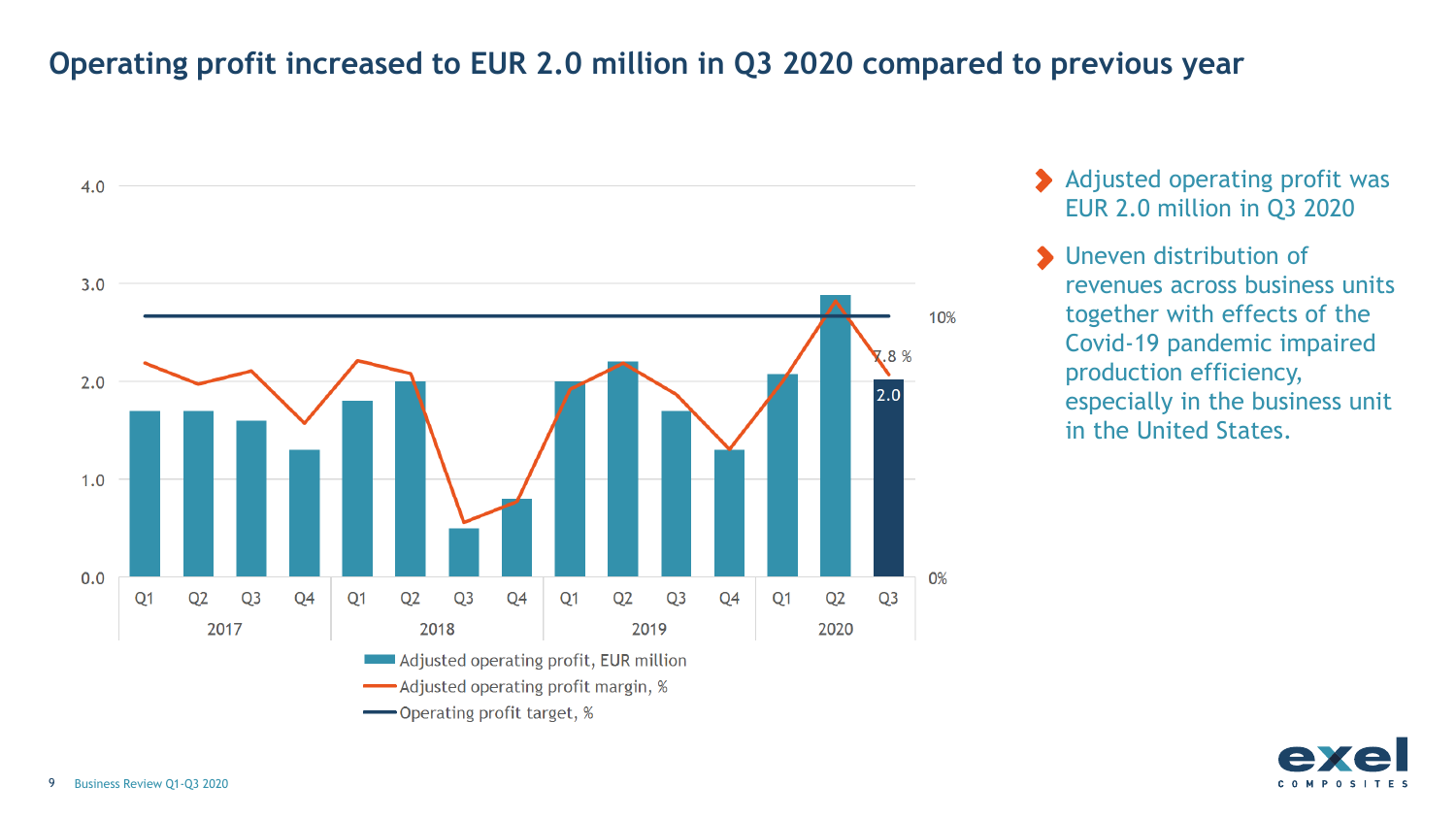## **Return on capital employed at 11.8% in Q3 2020 and at 13.4% in Q1-Q3 2020**



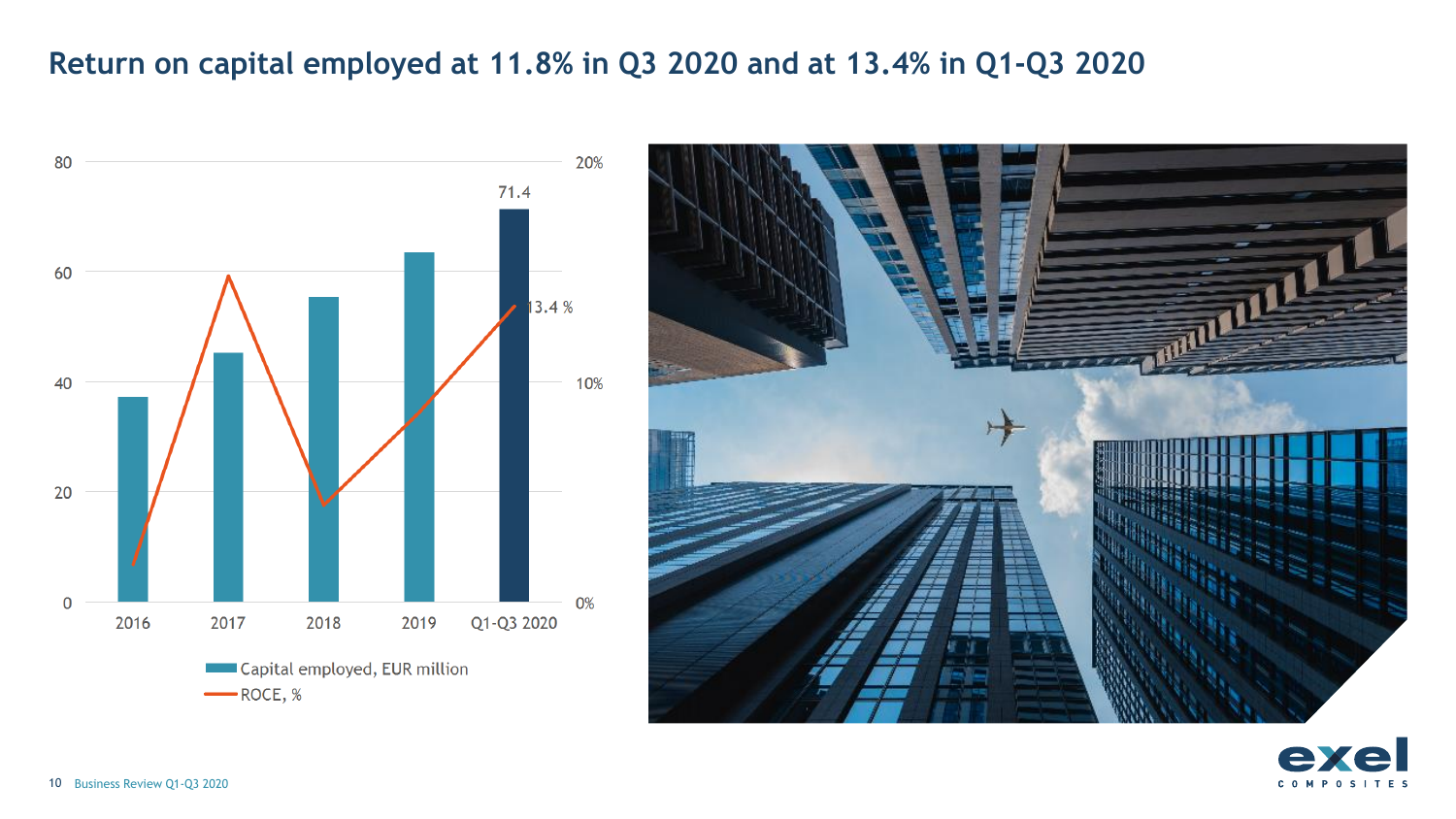## **Impacts of the Covid-19 pandemic in Q3 2020**

In Q3, all our factories operated close to normal within the limits of the implemented safety measures.

Order intake suffered from Covid-19 related uncertainty and cautiousness, but underlying demand has slightly improved.

Liquidity and cash situation is good.

Main risk in impairment testing continues to be related to the expected profitability turnaround of the business unit in the United States.

Close and continuous interaction with customers, suppliers and business partners.

Actions tightened and continued to ensure safety and business continuity.

Continue to monitor the situation very closely.

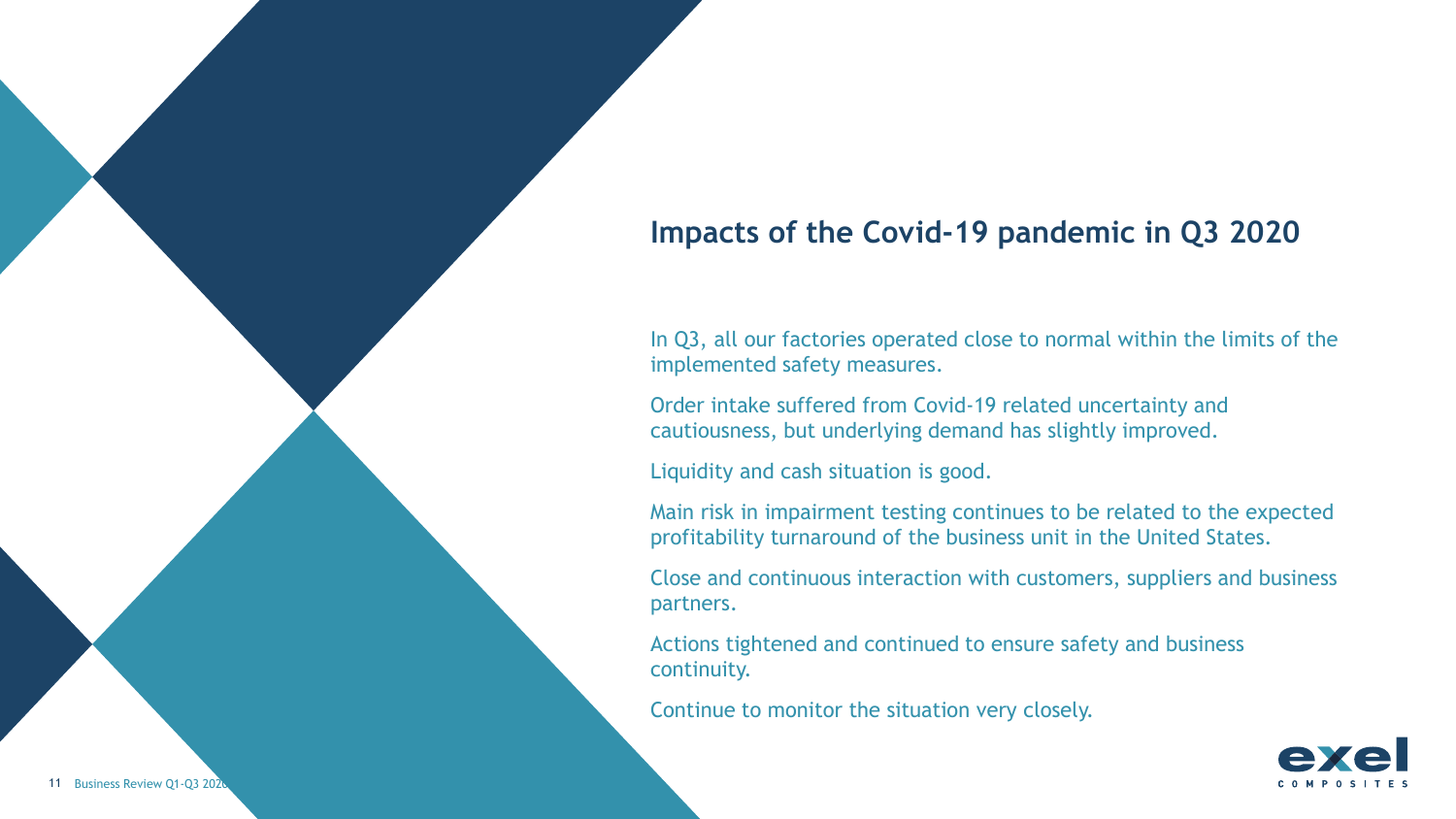## **The construction of a new manufacturing facility in Austria progressed as planned**



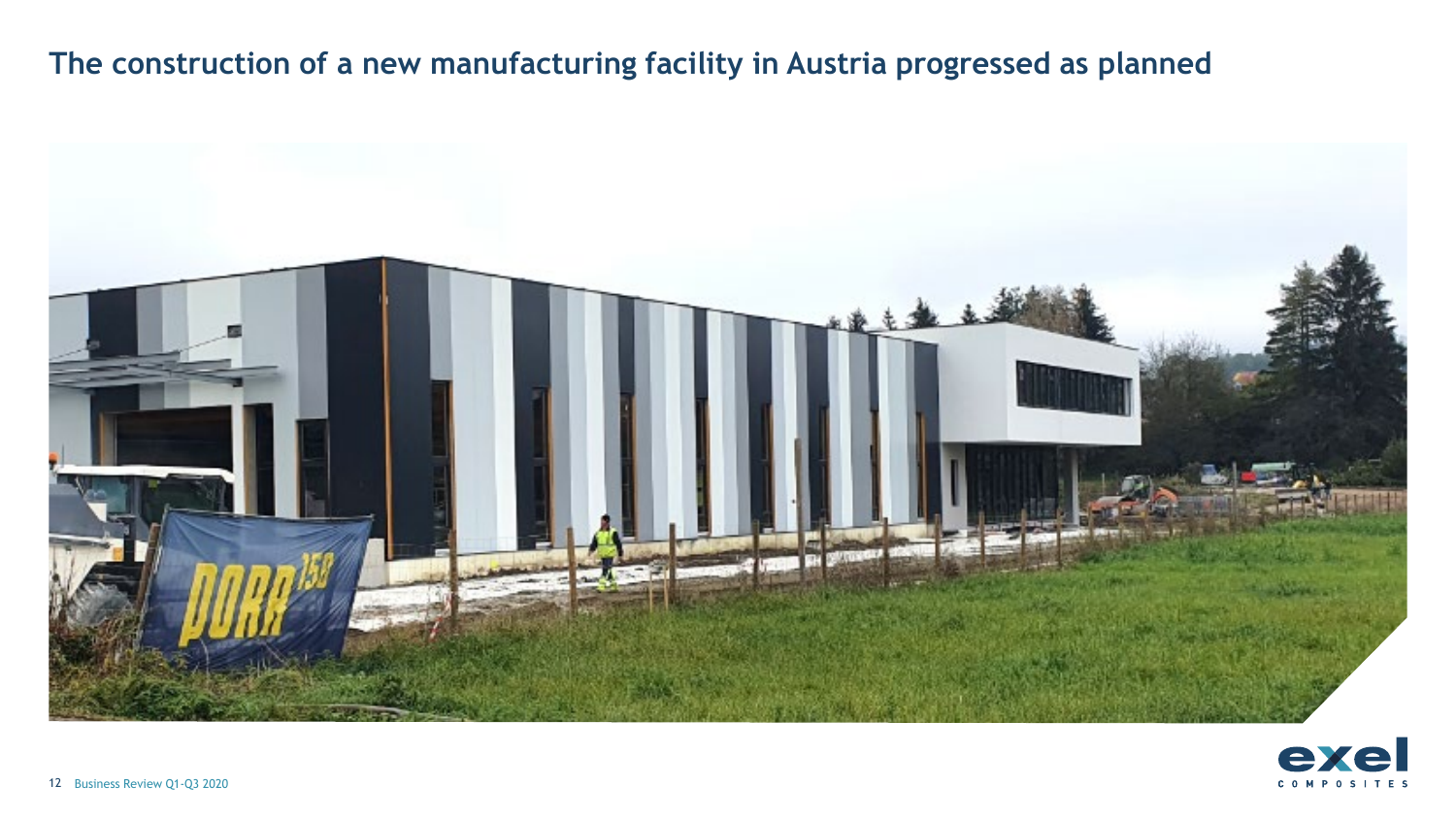#### **Company vision and purpose statements updated**



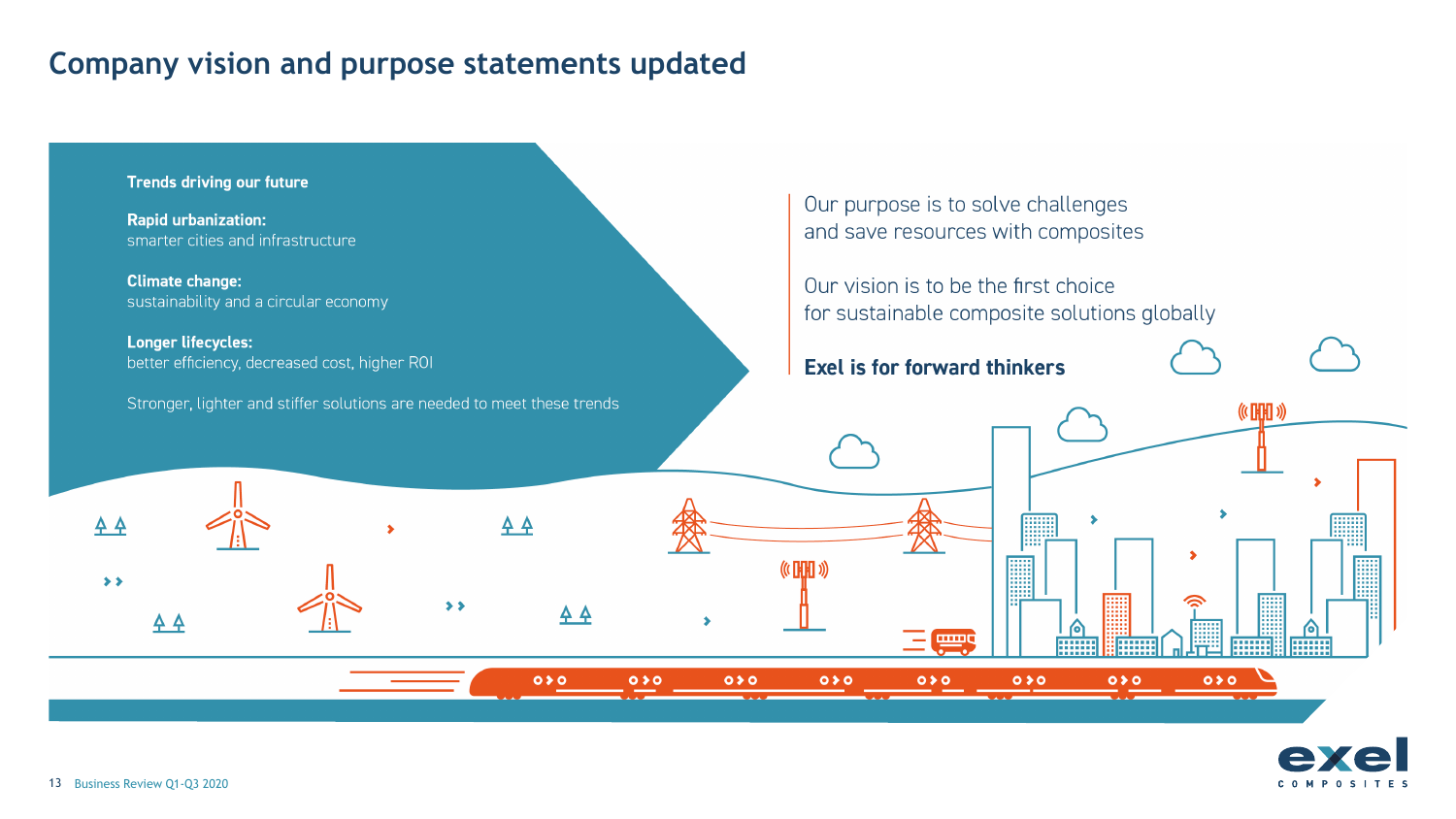#### **Guidance for 2020 (reinstated)**

Exel Composites expects revenue in 2020 to increase or to remain at previous year's level, and adjusted operating profit in 2020 to increase compared to 2019.

Exel Composites withdrew its guidance on 6 May 2020 as a consequence of increased uncertainty and poor short-term predictability due to the Covid-19 pandemic. Prior to withdrawing the guidance and according to the guidance published in February 2020, Exel Composites expected revenue and adjusted operating profit to increase in 2020 compared to 2019.

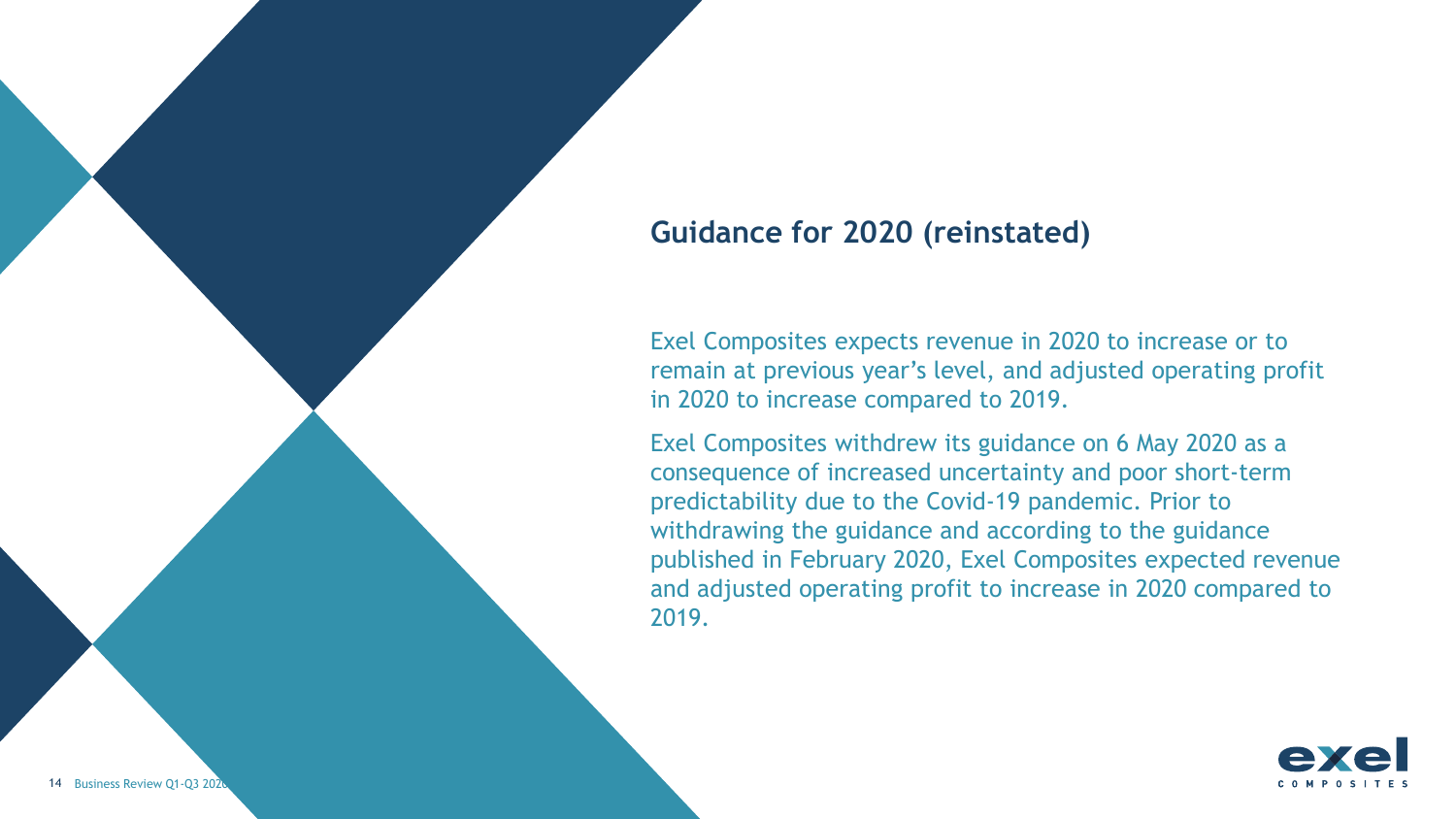#### **More information at www.exelcomposites.com**

#### Financial calendar 2021

- Financial Statements Release 2020 18 February 2021
- Business Review Q1 2021 30 April 2021
- Half Year Financial Report Q1-Q2 2021 20 July 2021
- Business Review Q1-Q3 2021 4 November 2021

#### **Your IR contacts**

#### **Riku Kytömäki**

President and CEO +358 50 511 8288 riku.kytomaki@exelcomposites.com

#### **Mikko Kettunen**

CFO +358 50 3477 462 mikko.kettunen@exelcomposites.com

#### **Noora Koikkalainen**

Investor Relations Manager +358 50 562 6552 noora.koikkalainen@exelcomposites.com